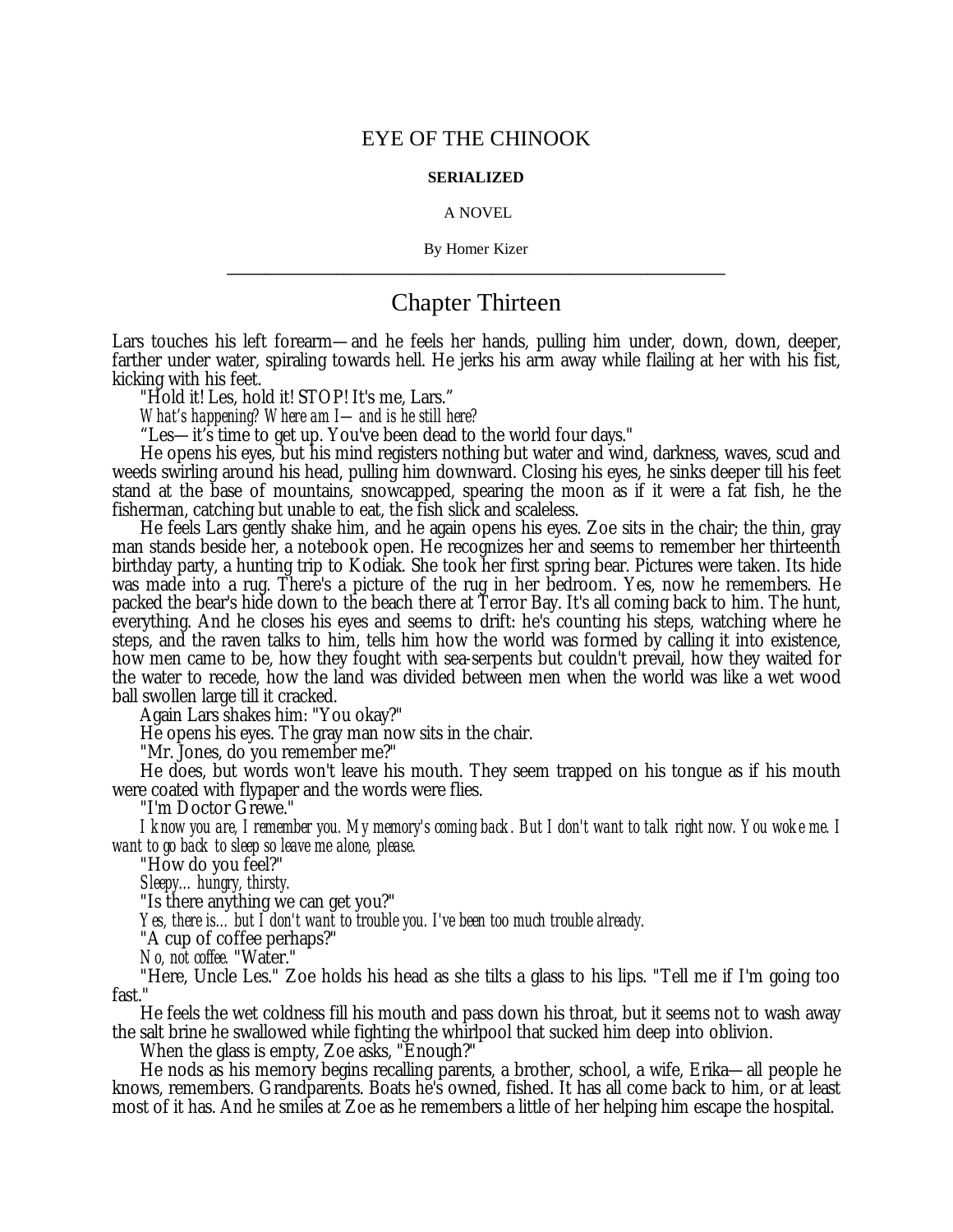Zoe says, "Dr. Grewe said we should try to get some broth in yuh. Yuh want it hot, or cold, or somewhere in between?"

He nods in agreement without specifying temperature. But Zoe takes his nod to mean that he wants it hot, and it almost scalds him when he sips a little from the spoon Zoe holds.

"Erika," Lars says, "was here. Jabe brought her. But she couldn't stay. Something about business in Anchorage. Think she'll be up again next week if Jabe doesn't get photos of the concentration camp the Feds are building."

Dr. Grewe looks at Lars, but doesn't say anything.

He sees the look, and he imagines that the shrink assumes that Lars refers to the new national monuments created by Executive Order. But his memory works well enough that he understands that a concentration camp is just that, a camp surrounded by barbwire and landmines, with armed guards primed to shoot. He knows why he is here. Washington D.C. has violated its governing compact with the people of Alaska. Its administration of land policies has become oppressive.  $\tilde{A}$ miner cannot legally dip a bucket of water from a stream, then throw that water back into the stream. That act of throwing the water in has been ruled, by Federal administrators, pollution. The miner has to first remove all particulates before the water can be returned; the miner has to remove the glacial silt. So yes, his memory does function. He knows who he is, what he's done and what still needs to be done. The Feds have to be put back into the bag that contained the central government when it was created. The determination of what is law and lawful cannot remain with bureaucratic judges. The citizens have to take that power back.

Everything has come back to him as she, Zoe, prayed that it would. Yes, he still has mental blank spots, but he's positive those spots will fill in before long, perhaps in the next few minutes, certainly within another day or two. And he says, "I can feed myself."

"Well, the only things yuh're gonna get is broth or French onion soup till tomorrow. So don't complain. Doctor's orders." Zoe relinquishes the spoon.

The weight of the spoon astonishes him: it's nearly more than he can heft. He sets it on his chest, and by curling forward as far as he can, he can almost see it in focus.

"Are you sure, Uncles Les, that yuh're ready to feed yourself?"

"Help me sit up, please."

Hands reach under his arms and hoist him upright, turn him and lean his back against the wall.

"How do you feel?"

He thinks about the question as he sort of rolls it around in his mind as if it were an agate in a rock-tumbler; he finds neither a fracture nor a fault in the stone, then says, "Better."

"Mr. Jones, while you're waiting for your broth to cool would you humor me with some word associations?" Dr. Grewe has again sat in the one chair in the room. Zoe half sits on the cot. Lars stands.

For some reason, this question causes him to think about the word *petra*, the word cut from a mountain side with jack hammers and drills, the overburden scraped away and crushed and mixed with pitch, spread like butter the length of a highway over which rumble heavy trucks carrying the Carthaginian wares of American commerce, with merchants and middlemen lighting candles to keep customers happy long past sunset on the Sabbath, one day the same as another at Wal.Mart— the word he was thinking about has been lost from his thoughts about repeating numbers and what they represent.

"Les, are you okay?" Lars reaches for his left shoulder.

He waves his friend's hand away: "I'm all right."

"You went blank there for a minute."

"A thought," his voice fades when he can't think of a way to relate what doesn't make much sense to him, but seems like it should, like it divides two of three into a system of bits of seven bytes, a binary system for *you can buy*, and *you can't*.

"All of your blood rush down to your feet, Uncle Les? Yuh did it again."

"Huh?"

"Yuh went blank, like Dad said."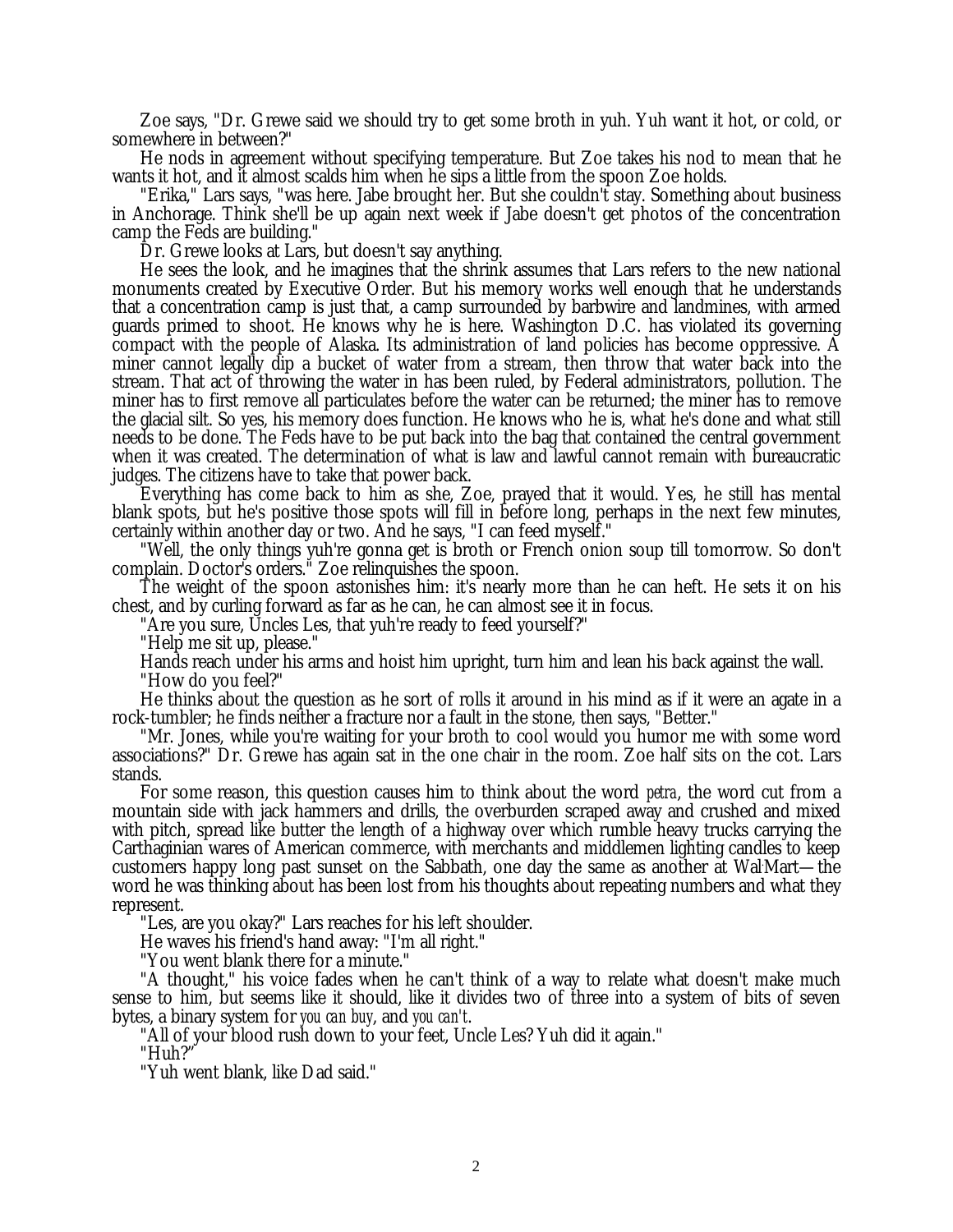Dr. Grewe motions for Zoe to be quiet as he says, "Thoughts are fragile. They must be held carefully or they will crack or melt or dissolve.… Your mind is curious in that the more you struggle to hold a thought, the more difficult it is to hold."

Holding a thought isn't his problem this morning. Organizing them, filing them, making sense of them— these are his problems.

"Are you ready for some associations?"

He nods. For some reason he mentally sees cards of ink blobs, and someone asking him what each blob represents. They look like nothing but ink blobs, and he says to the man standing beside him, *I see two men discussing spilt ink*. And there, memory ends and sound comes from his lips. But what he says, he doesn't hear.

What happened? Did his answer stop the questions before someone unraveled his life as if it were a hank of yarn? He doesn't know as he realizes that the doctor just sits staring at him.

Finally, the doctor speaks: "I would like you to associate an animal with the following words. *Tall.* What animal do you think of when I say *tall*?"

"Lots of animals are tall. Giraffes. Dinosaurs."

While Dr. Grewe notes his answer, silence squats above the room as if it were a hen setting a clutch of eggs.

"*Fat.* What animal do you think of when I say *fat*?"

"Hippos. Manatee."

"*Crawl.* What animal do you think of when I say *crawl*?"

"Adders. Cobras. Any snake."

"Your knowledge seems accessible. Would you agree that you can recall facts?"

Again he nods. He's thirsty, and he looks to see if there's something to drink besides the salty broth.

"What do yuh want, Uncle Les?"

"More water."

Zoe stands to go.

When she does, Dr. Grewe says, "While she gets more water, why don't you give me a letter, the letter following the one I say. For example, if I say *A*, you say *B*. All right?"

Once more, he nods.

"*M*?"

"*N*." He remembers the alphabet.

"*G*?"

"*H*."

"Very good… let's try *S*?"

"*T*."

"Excellent… *Beth*?"

"*Gimel*."

"*Mem*?"

"*Nun*."

"What does the word *ayzer* mean?"

"Help."

"When did you learn Hebrew?"

The question astonishes him: "Do I know Hebrew?"

Zoe has returned with a pink plastic pitcher of water. "Your hike over the mountain must've been some kind of a visionquest, Uncle Les. Yuh know out there," she points with her thumb towards the open portion of the hangar, "they're calling yuh Raven as if yuh've become a shaman or something."

Lars holds up his hand as if to squelch talk of shamanism: "Aaa, it's all those years of Bible study coming out, nothing more."

"Dad, yuh just don't wanta admit Uncle Les has been touched by God. No telling what all he knows. I'll bet now he can even beat you at chess."

"When all of this is over, we might have time to find out. But for now, you're gonna have to get the doctor back to Kenai so go check that the fabric 170 has been serviced. Take it south. Leave us